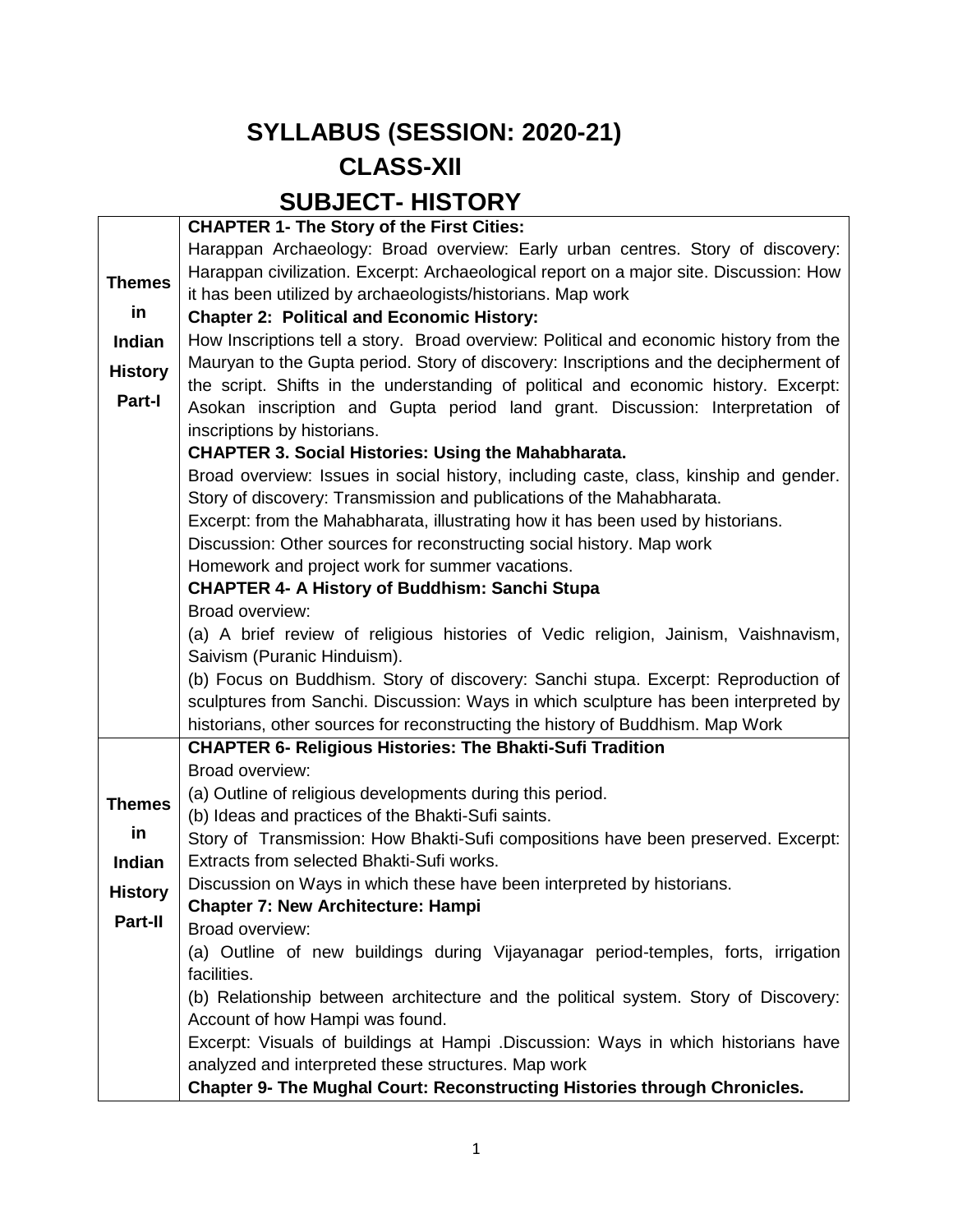|                | Broad overview:                                                                     |  |  |  |  |  |  |
|----------------|-------------------------------------------------------------------------------------|--|--|--|--|--|--|
|                | (a) Outline of political history 15th-17th centuries.                               |  |  |  |  |  |  |
|                | (b) Discussion of the Mughal court and politics. Story of Discovery: Account of the |  |  |  |  |  |  |
|                | production of court chronicles, and their subsequent translation and transmission.  |  |  |  |  |  |  |
|                | Excerpts: from the Akbarnama and Padshahnama .Discussion: Ways in which             |  |  |  |  |  |  |
|                | historians have used the texts to reconstruct political histories. Map Work         |  |  |  |  |  |  |
|                | <b>CHAPTER 10: Colonialism and Rural Society:</b>                                   |  |  |  |  |  |  |
|                | Broad overview:                                                                     |  |  |  |  |  |  |
| <b>Themes</b>  | (a) Bengal and the Zamindars                                                        |  |  |  |  |  |  |
|                | (b) The Hoe and the Plough.                                                         |  |  |  |  |  |  |
| in             | Map work.                                                                           |  |  |  |  |  |  |
| <b>Indian</b>  | <b>CHAPTER 11- Representations of 1857</b>                                          |  |  |  |  |  |  |
| <b>History</b> | Broad overview:                                                                     |  |  |  |  |  |  |
|                | (a) The events of 1857-58. How these events were recorded and narrated?             |  |  |  |  |  |  |
| Part-III       | Focus: Lucknow. Excerpts: Pictures of 1857. Extracts from contemporary accounts.    |  |  |  |  |  |  |
|                | Discussion: How the pictures of 1857 shaped British opinion of what had happened.   |  |  |  |  |  |  |
|                | Map Work                                                                            |  |  |  |  |  |  |
|                | <b>CHAPTER 13- Mahatma Gandhi through Contemporary Eyes</b>                         |  |  |  |  |  |  |
|                | Broad overview:                                                                     |  |  |  |  |  |  |
|                | (a) The Nationalist Movement 1918 - 48.                                             |  |  |  |  |  |  |
|                | (b) The nature of Gandhian politics and leadership.                                 |  |  |  |  |  |  |
|                | Focus: Mahatma Gandhi and the three movements and his last days as "finest hours"   |  |  |  |  |  |  |
|                | Excerpts: Reports from English and Indian language newspapers and other             |  |  |  |  |  |  |
|                | contemporary writings.                                                              |  |  |  |  |  |  |
|                | Discussion: How newspapers can be a source of history. Map work                     |  |  |  |  |  |  |
|                | <b>CHAPTER 15- The Making of the Constitution.</b>                                  |  |  |  |  |  |  |
|                | Broad overview:                                                                     |  |  |  |  |  |  |
|                | (a) Independence and the new nation state.                                          |  |  |  |  |  |  |
|                | (b) The making of the Constitution. Focus: The Constitutional Assembly debates.     |  |  |  |  |  |  |
|                | Excerpts: from the debates.                                                         |  |  |  |  |  |  |
|                | Discussion: What such debates reveal and how they can be analyzed. Map work.        |  |  |  |  |  |  |

#### **Deleted Portions for Session 2020-21:**

| <b>S.No.</b>  | <b>Topic</b>                                | <b>Theme</b>     | <b>Deleted Portion</b>                                                                                                                |
|---------------|---------------------------------------------|------------------|---------------------------------------------------------------------------------------------------------------------------------------|
|               | Through the Eyes of Travellers              | Theme 5; Part 2  | <b>Complete Chapter</b>                                                                                                               |
| $\mathcal{P}$ | Peasants, Zamindars and the<br><b>State</b> | Theme 8; Part 2  | <b>Complete Chapter</b>                                                                                                               |
| 3             | Colonialism and the Countryside             | Theme 10; Part 3 | A revolt in the countryside-<br>The Bombay Deccan.<br><b>Deccan Riots Commission</b><br><b>From Page No 275-285</b><br><b>Deleted</b> |
| 4             | <b>Colonial Cities</b>                      | Theme 12; Part 3 | <b>Complete Chapter</b>                                                                                                               |
| 5             | <b>Understanding Partition</b>              | Theme 14; Part 3 | <b>Complete Chapter</b>                                                                                                               |
|               | No Changes in Map Work                      |                  |                                                                                                                                       |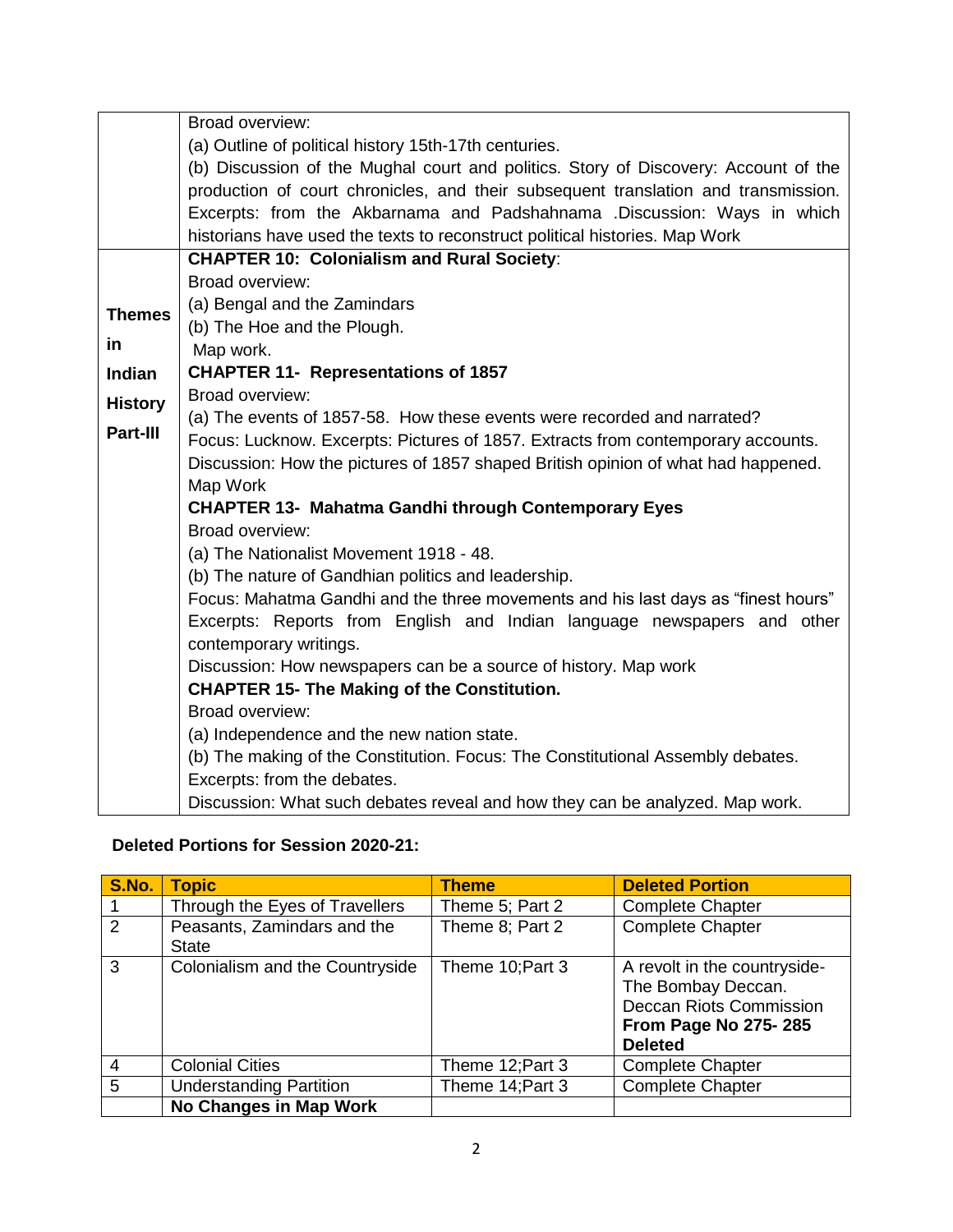## **HISTORY- Class XII (2020-21)**

# Subject Code-027

Time: 3 Hours **Maximum Marks: 80** 

| Sr.<br>No.     | <b>Competencies</b>                                                                                                                                                                                                                                                                                                                                                                                                           | <b>Total</b><br><b>Marks</b> | % Weightage |
|----------------|-------------------------------------------------------------------------------------------------------------------------------------------------------------------------------------------------------------------------------------------------------------------------------------------------------------------------------------------------------------------------------------------------------------------------------|------------------------------|-------------|
| $\mathbf{1}$   | <b>Remembering:</b><br>Exhibit memory of previously learned material by<br>recalling facts, terms, basic concepts, and answers.<br>Understanding:<br>Demonstrate understanding of facts and ideas by<br>translating,<br>interpreting,<br>organizing,<br>giving<br>descriptions and stating main ideas                                                                                                                         | 24                           | 30%         |
| $\overline{2}$ | <b>Applying:</b><br>Solve problems to new situations by applying<br>acquired knowledge, facts, techniques and rules in a<br>different way.                                                                                                                                                                                                                                                                                    | 24                           | 30%         |
| 3              | <b>High Order Thinking Skills:</b><br>Analysis & Synthesis - Classify, Apply, solve,<br>compare, contrast, or differentiate between different<br>pieces of information; Organize and/or integrate<br>unique pieces of information from a variety of<br>sources.<br><b>Evaluation:</b><br>Appraise, Argue, judge, support, critique, and/or<br>justify the value or worth of a decision or outcome, or<br>to predict outcomes. | 27                           | 33.75%      |
| 4              | Map skill-based question:<br>Identification, location, significance                                                                                                                                                                                                                                                                                                                                                           | 5                            | 6.25%       |
|                |                                                                                                                                                                                                                                                                                                                                                                                                                               | 80                           | 100%        |